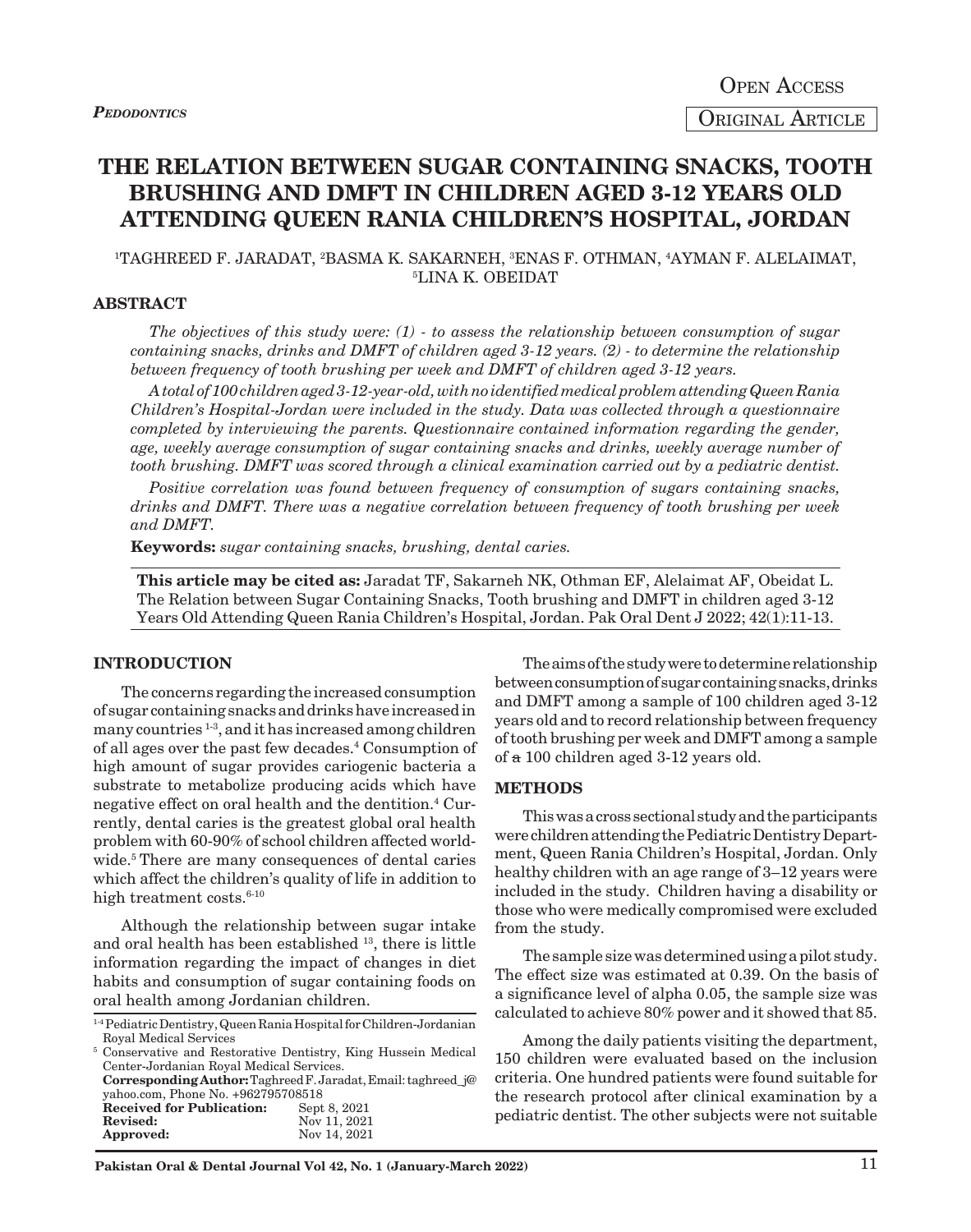for recruitment in the study due to reasons related to their medical condition.

Ethical approval was obtained from the Human Research Ethics Committee at the Royal Medical Services under number 54-2-2020. A detailed explanation concerning the study was presented to the patients and their parents. A consent form was signed by the parents.

Data was collected through a questionnaire completed by interviewing the parents. Questionnaire contained information regarding the gender, age, weekly average consumption of sugar containing snacks and drinks, weekly average number of tooth brushing. DMFT was scored through a clinical examination carried out by a pediatric dentist.

## **RESULTS**

There was a high average weekly consumption of sugar containing snacks and drinks by the participants as shown in table-1. The participants of the study brushed their teeth 5.3 times a week on average (table-1) which is less than recommended. A high DMFT with an average of 7.4 for the study participants was recorded (much higher than WHO target).

A positive correlation between weekly average consumption of sugar containing snacks and drinks and DMFT was found with a correlation value shown in table-2. A negative correlation was found between weekly average number of times of tooth brushing and DMFT with a correlation value of - 85.42 % (table-2).

## TABLE 1: WEEKLY AVERAGE CONSUMPTION OF SUGAR CONTAINING ITEMS AND ORAL HY-GIENE MEASURES

| Weekly Average Consumption of Sugar Con-<br>taining Items |                                                                                   |                                      |  |  |
|-----------------------------------------------------------|-----------------------------------------------------------------------------------|--------------------------------------|--|--|
| S. No                                                     | <b>Weekly Av-</b><br>Name of Sugar con-<br>taining Item<br>erage Con-<br>sumption |                                      |  |  |
| 1                                                         | 10.49<br>Confectionary                                                            |                                      |  |  |
| $\overline{2}$                                            | Drinks<br>7.05                                                                    |                                      |  |  |
| Total                                                     | 17.54                                                                             |                                      |  |  |
| <b>Weekly Average Oral Hygiene Measures</b>               |                                                                                   |                                      |  |  |
| S. No                                                     | Name of Oral Hygiene<br>Measure                                                   | Weekly Av-<br>erage Perfor-<br>mance |  |  |
|                                                           | Toothbrushing                                                                     | 5.3                                  |  |  |

| TABLE 2: CORRELATION OF DIFFERENT VARI- |  |
|-----------------------------------------|--|
| ABLES WITH DMFT                         |  |

| Correlation of Weekly Average Consumption of<br><b>Sugar Containing Items with DMFT</b> |                 |                                                                               |  |  |
|-----------------------------------------------------------------------------------------|-----------------|-------------------------------------------------------------------------------|--|--|
| S. No                                                                                   | <b>Variable</b> | <b>Correlation Coefficient</b><br>or Coefficient of Deter-<br>mination $(R2)$ |  |  |
| 1                                                                                       | Confectionary   | 60%                                                                           |  |  |
| 2                                                                                       | Drinks          | 40%                                                                           |  |  |
| <b>Correlation of Weekly Average Toothbrushing</b><br>with DMFT                         |                 |                                                                               |  |  |
|                                                                                         | Toothbrushing   | $-85.42\%$                                                                    |  |  |

TABLE 3

| <b>Study</b>              | <b>Results</b>                                                                                                                          |
|---------------------------|-----------------------------------------------------------------------------------------------------------------------------------------|
| Ismail et al,<br>1984     | Positive association between car-<br>ies risk and soft drinks consump-<br>tion                                                          |
| Heller et al,<br>2001     | Positive association between<br>DMFT and daily sugared soda con-<br>sumption                                                            |
| Sayegh et al,<br>2002     | Consumption of confectionary is<br>associated with high caries prev-<br>alence                                                          |
| Neha Zahid et<br>al, 2020 | Significant associations observed<br>between the significant caries<br>index and dietary consumption of<br>sweets and processed snacks. |
| Johansson et<br>al, 2010  | The proportions of children with<br>caries increased by increasing<br>number sweet items reported to be<br>eaten most days.             |
|                           | A significantly higher proportion<br>of children with visible plaque had<br>caries.                                                     |

## **DISCUSSION**

This study aimed to assess the relation between consumption of sugar containing snacks and drinks and DMFT and also to assess the relation between number of times of weekly toothbrushing and DMFT in a group of Jordanian children.

A positive correlation was found between weekly average consumption of sugar containing snacks and drinks and DMFT in this study. This finding is in agreement with findings of many other studies (table-3). The high-frequency consumption of processed sugars containing food was associated with greater dental caries experience in many prospective studies of children and adolescent population.16